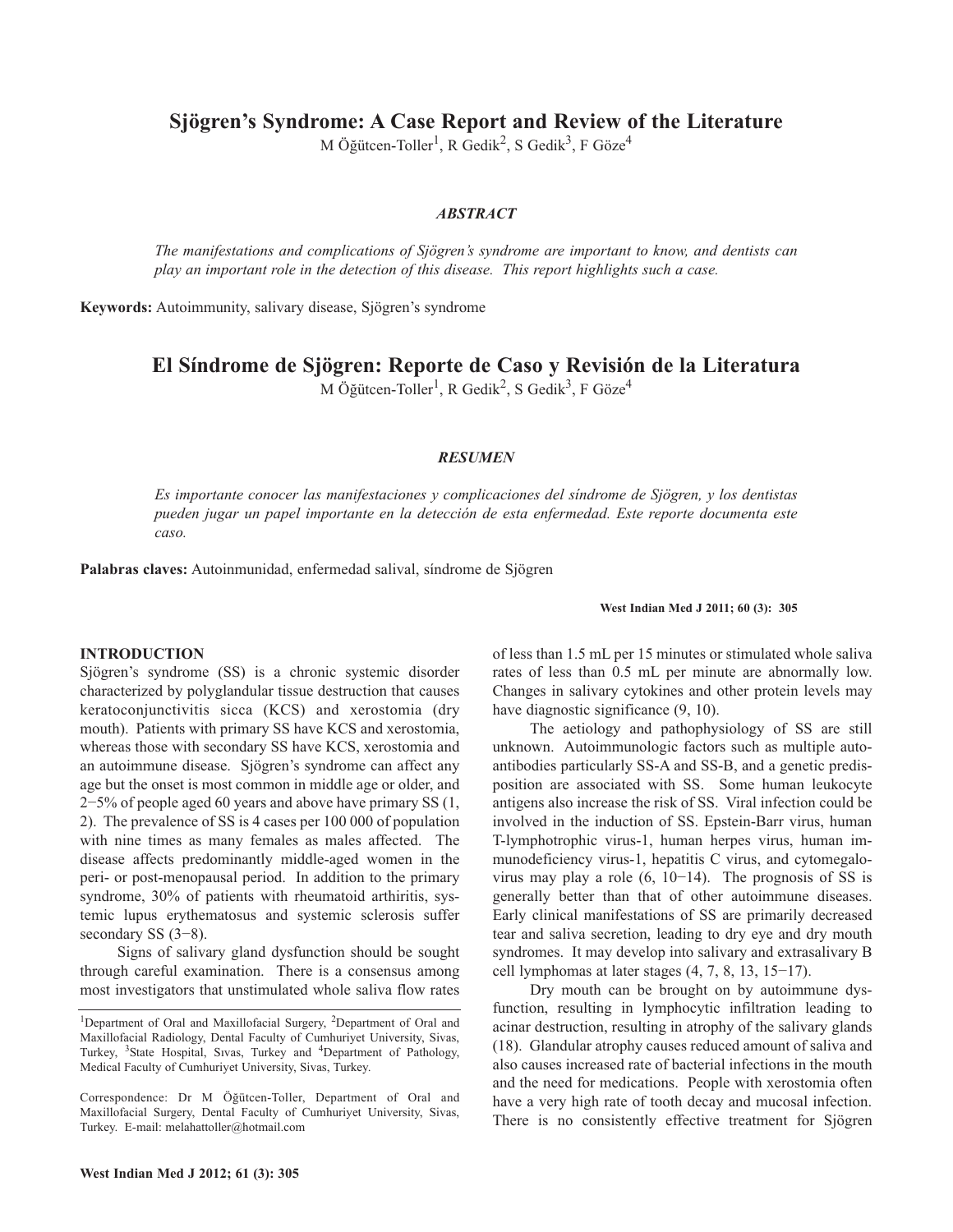syndrome. The current therapy is primarily symptomatic. Dentists should know how to recognize and treat this condition. Proper brushing, flossing and use of alcohol-free mouth washes should be recommended (2, 10−12, 14, 18).

# **CASE REPORT**

A 55-year old woman was referred to clinic complaining of dry mouth, difficulty in wearing dentures and her tongue sticking to the roof of her mouth, complicating speaking, eating and swallowing food. There was burning and itching of the eyes with foreign body sensation. There was no glandular enlargement. Intraoral examination revealed red, dry and smooth mucosal surface on the dorsum of the tongue and buccal mucosa and gingiva, dry, scaly lips and cracks at the corners of the mouth (Figs. 1, 2). The patient had received



Fig. 1: Extra-oral view of the patient showing signs of keratoconjunctivitis as redness and dryness.



Fig. 2: Intra-oral view of the patient showing redness and dryness indicating atrophic changes of the mucosa including dorsal surface of the tongue. Dry, scaly lips and cracks at the corners of the mouth are also seen.

medical treatment for dryness of the eyes in the past. She was put on lubricant eye drops by an ophthalmologist.

The submandibular and parotid glands took up very little radioisotope, technetium 99 m, on scintigraphy indicating glandular dysfunction and atrophy (Fig. 3). High uptake



Fig. 3: Scintigraphy of the glands with isotope, technetium 99 m. The lack of uptake of theisotope by the salivary glands show dysfunction and atropy. The uptake of the isotope by the thyroid gland is clearly seen.

of the radioisotope in the thyroid gland was noticed and she was referred to the Endocrinology department for any thyroid pathology. Thyroid hormone levels were found within normal limits. A lip biopsy from the lower lip showed, on histology, characteristic focal periductal and mononuclear cell infiltrate with acinar cell loss in the labial minor salivary glands (Figs. 4, 5). She had received medical treatment for rheumatoid arthritis in the past. She was positive for rheumatoid factor (RF). The diagnosis of secondary Sjögren's syndrome was made. She was reassured and recommended to use lubricant mouth rinse which did not contain alcohol and consume water in sips during the day.

# **DISCUSSION**

Sjögren's syndrome is often diagnosed on the basis of symptomatic dryness of mucous surfaces including the oral cavity (xerostomia) and the eyes [keratoconjunctivitis sicca] (2). Our case was in accordance with the literature, except for glandular enlargement. The syndrome may be divided into primary and secondary forms, where the latter, in addition to sicca symptoms, also includes another autoimmune connective tissue disease. Most commonly, this autoimmune disease is rheumatoid arthritis. Another disease that is occa-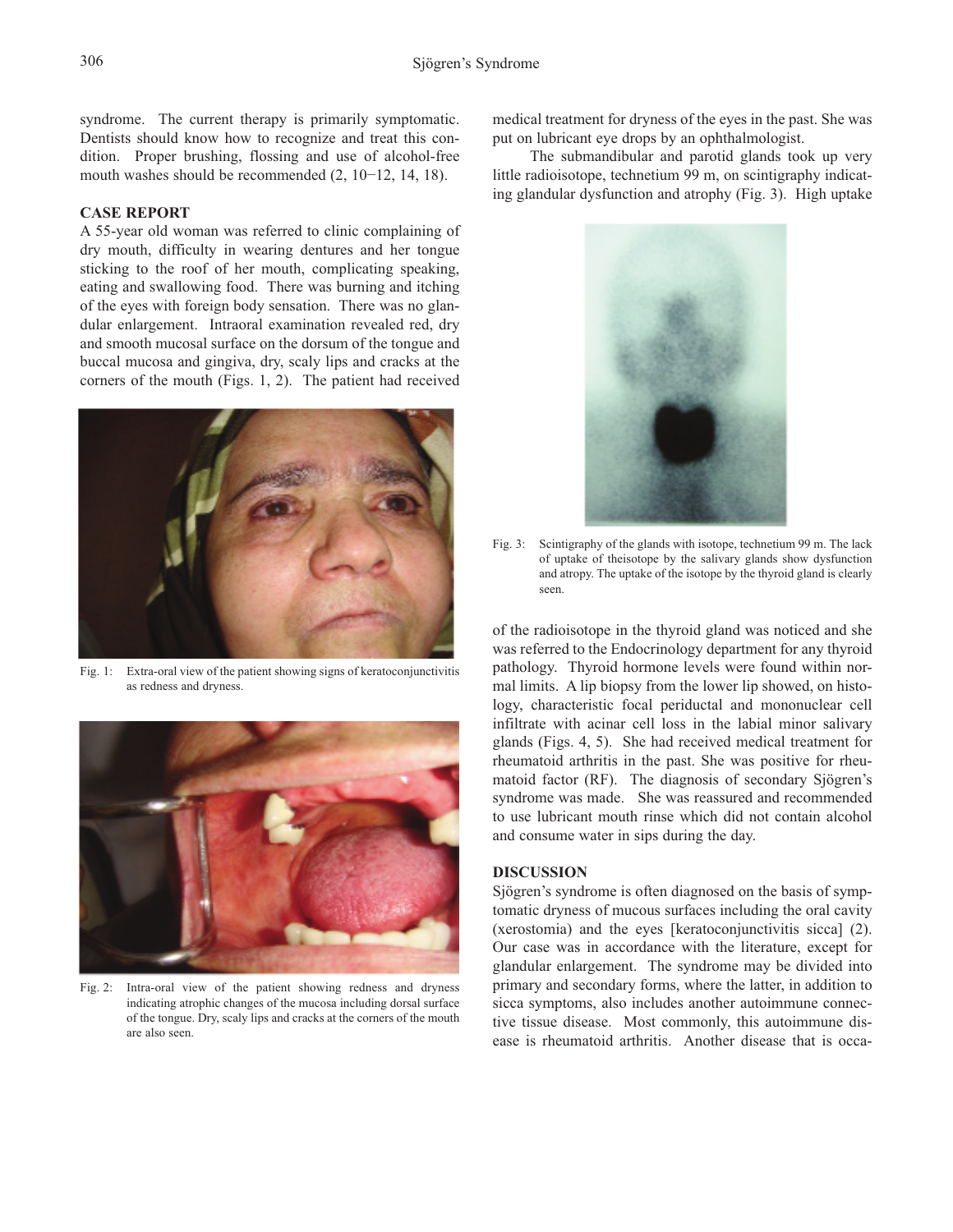







Figs. 4 and 5: Histopathologic view of the minor labial salivary gland, typical for Sjögren's syndrome. Dense, well defined foci of lymphocytes replacing acini indicating acinar atrophy. A small island of residual salivary parenchyma remains around the periphery of the lobule.

sionally associated with SS is autoimmune thyroiditis (Hashimoto's thyroiditis), which can lead to abnormal thyroid hormone levels. Uncommonly associated with SS is primary biliary sirrhosis. Other associated states are graft *versus* host disease, sarcoidosis and Raynaud's disease (1, 5). The differential diagnosis was made according to the literature in the case presented. The other key features are evidence of an autoimmune reaction usually shown by serum autoantibodies and sometimes confirmed by demonstrating mononuclear cell infiltrates in a labial salivary gland biopsy (13), as was the case with the case presented. Salivary gland infiltration by polyclonal CD4 lymphocytes leading to acinar destruction is characteristic. Recent studies on pathogenesis of SS in human and animal models have examined the clonality of the T-cell infiltrates and the production of cytokines by lymphocytes and glandular epithelial cells. Neuroendocrine and other hormonal factors that affect glandular secretion and the fine structure of antigens recognized by T cells and B cells could play a role in the development of acinar destruction in SS (8, 15−17, 19).

There is a consensus among most investigators that unstimulated whole saliva flow rates of less than 1.5 mL per 15 minutes or stimulated whole saliva rates of less than 0.5 mL per minute clearly are abnormally low. Recent work in Sjögren syndrome is beginning to identify changes in salivary cytokine and other protein levels that may have diagnostic significance (1, 5). Sonography is another proven method for investigation of the major salivary glands. The ongoing development of ultrasonographic procedures has resulted in a fundamental change in the spectrum of diseases affecting the large salivary glands that can be diagnosed by imaging techniques. As a result, sonography has supplemented sialography in many instances as the preferred method for imaging of the major salivary glands. It has been suggested that radionuclide salivary gland imaging, scintigraphy, should replace conventional contrast sialography as the primary imaging modality in sialodenitis, duct occlusion and SS (19). Salivary gland scintigraphy not only accurately identifies ductal obstruction, but also reflects the functional status of the gland. It is less invasive than contrast sialography and less dependent on technical expertise (20). Glandular hypoactivity as a sign of diminishing functional and secretory capacity of the gland resulting from chronic inflammatory change leads to reduction in the acinar mass. Scintigraphy and plain films are recommended as the primary imaging complex in patients presenting with acute or episodic painful swelling of the salivary glands. Conventional contrast sialography can be reserved for patients with scintigraphic evidence of obstruction but no calculi on plain films. Besides, scintigraphy has a lower morbidity than sialography, assesses all major salivary glands at one sitting, and is not so operator dependent. For this reason, scintigraphy was used as a diagnostic tool in the patient presented (21). The scinti-graphic evaluation showed that the submandibular and parotid glands were dysfunctional as a result of the acinar atrophy of the glands, which confirmed the preliminary diagnosis. Scintigraphy is also useful in excluding any thyroid pathology at the same time when indicated (2, 19−25). However, not all patients will agree to lip biopsy, and scintigraphy may be an insensitive test. Magnetic resonance imaging (MRI) provides better contrast resolution, exposes the patient to less harmful radiation, and yields detailed images on several different planes without patient repositioning. This technique therefore is preferred in the evaluation of parapharyngeal space masses, especially in discriminating between deep lobe parotid tumours and other pathology, such as schwannoma and/or glomus vagale. Chronic inflammation of the salivary glands and calculi are not indications for MRI (9).